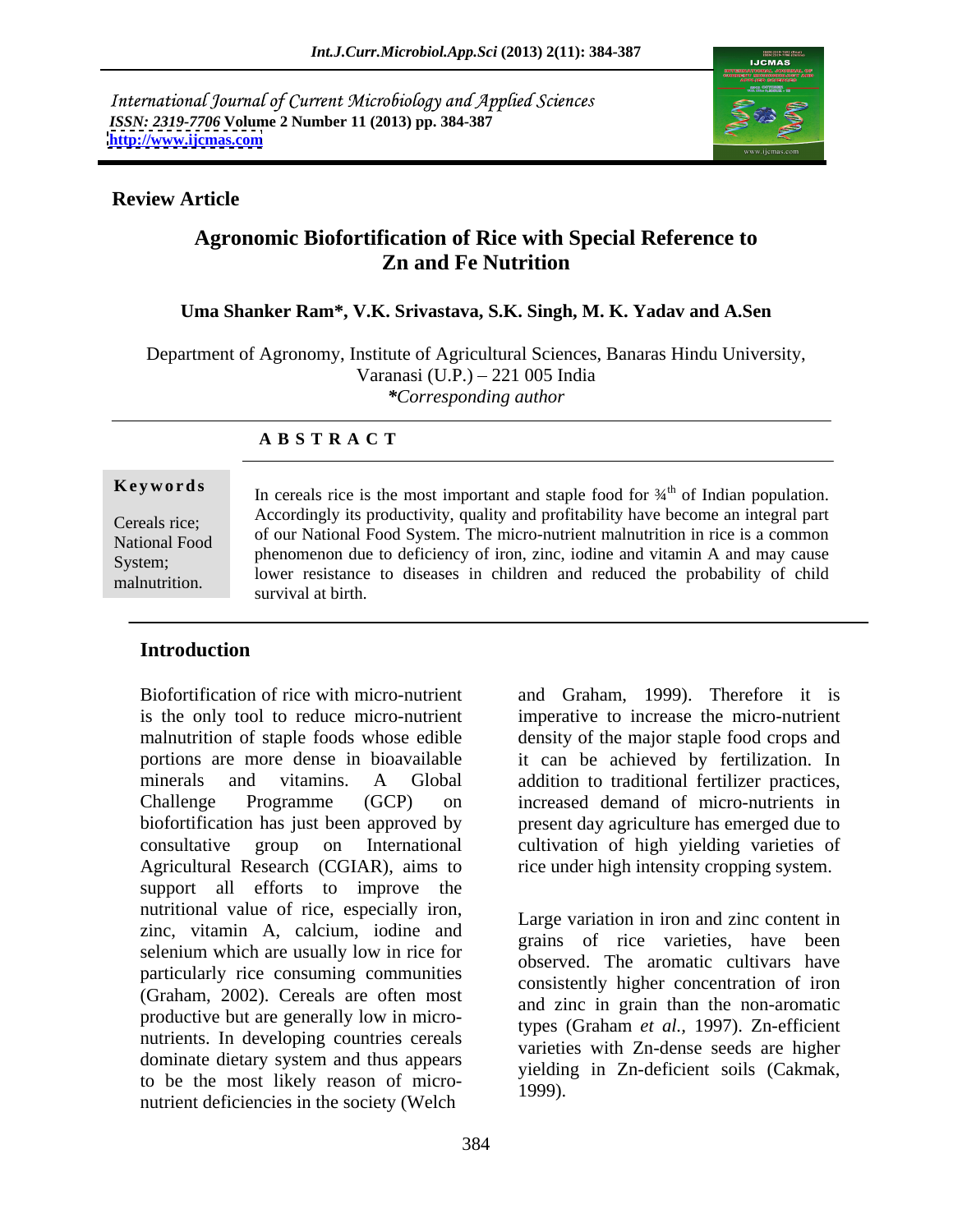The density of several micro-nutrients in correcting Fe-deficiency in rice. Synthetic grain can effectively be enhanced by application of appropriate mineral forms (House and Welch, 1989). The sources of applications their cost may be prohibitive micro nutrients are inorganic, synthetic but it may be cost-effective if crops are of chelates or natural organic complexes. Foliar fertilization has many advantages the research on methods of iron over soil application due to lower application have shown the superiority of requirement and immediate crop response, foliar application over soil application. (Mortvedt, 2000). Zn deficiency can be corrected by either foliar or soil proved inferior to 3 foliar sprays with 2% applications of  $ZnSO_4$  or  $Zn$  EDTA. unneutralized FeSO<sub>4</sub>, solution in amending Application of Zn on soil are more Fe deficiency in rice grown on coarse effective than foliar applications. Sahu *et*  textured soils (Das, 2000). New attempts *al.* (1994) found a significant increase in are being made to develop slow-release dry matter yield of rice due to application fertilizers that will gradually release Fe to of  $Zn \n\mathcal{Q}$  2.5 to 5 mg kg<sup>-1</sup> soil as  $ZnSO_4$  or the soil. Resin-coated soluble Fe materials 0.3 mg  $kg^{-1}$  soil as Zn EDTA over control. Similarly, Srivastava *et al.* (1999) reported that Zn EDTA treatment, inspite of (Natt, 1992). Ram Sakal (2001) reported supplying the lowest amount of zinc, that application of 50 kg  $FeSO<sub>4</sub>$  ha<sup>-1</sup> alone produced the highest yield of rice and the significantly increased the grain yield of highest "Zn mobilization efficiency" rice by 8.7 q ha<sup>-1</sup> over control (No Fe). compared to other Zn sources. Patil and They further reported that the magnitude Meisheri (2003) reported that application of yield response as well as Fe uptake by of 25 kg  $ZnSO_4$  ha<sup>-1</sup> or 10 kg chelate ha<sup>-1</sup> rice due to  $FeSO_4$  or pyrite was enhanced significantly increased zinc content and uptake by rice grain as well as straw. Kulandaivel *et al.* (2004) also reported significant influence on Zn and Fe uptake by hybrid rice due to application of different levels and modes of zinc and ferrous sulphate. plant foods (Graham *et al.,* 2000). Organic

Though iron (Fe) is the second most abundant metal in nature and fourth most These Fe complexes enhance the mobility abundant element in the earth crust, about and bioavailability of Fe (Lindsay, 1991). 11% Indian soils are in deficient supply of with the objective of improving iron (Singh, 1999a). Because of their iron absorption efficiency, cereals provide an varieties (special reference to zinc and important entry point for iron into the food iron) through agronomic management, chain, however, the concentration of iron Sreedevi et al.  $(2005)$  reported, 100% in the grain are quite low compared to RFD + Zn as soil/foliar application and meat-iron sources. Among the various  $50\%$  RFD + 50% FYM were found to be inorganic Fe – carriers FeSO<sub>4</sub>.7H<sub>2</sub>O is the promising in increasing grain yields as

<sup>-1</sup> soil as  $ZnSO_4$  or the soil. Resin-coated soluble Fe materials <sup>-1</sup> soil as  $Zn$  EDTA over control. such as FeSO<sub>4</sub> or Fe EDTA were tested as Fe chelates are generally the most effective Fe sources for soil and foliar high value (Fageria *et al.*, 2002). Most of Soil application of 20 Kg Fe ha<sup>-1</sup> as FeSO<sub>4</sub>  $\frac{1}{2}$  or  $\Gamma_2$  SO as  $FeSO<sub>4</sub>$ slow – release fertilizers with little success  $\frac{1}{2}$  along alone over control (No Fe). in presence of compost.

most commonly used fertilizer for well as in improving zinc content of grain. Organic amendments, especially FYM, increase the concentrations of many nutrients and can be seen to enhance the nutritional value and nutrient balance of acids such as citric, malic, oxalic and phenolic that form Fe complexes are released when organic matter decomposes. With the objective of improving nutritional quality of high yielding rice Sreedevi *et al.* (2005) reported, 100% 50% RFD + 50% FYM were found tobe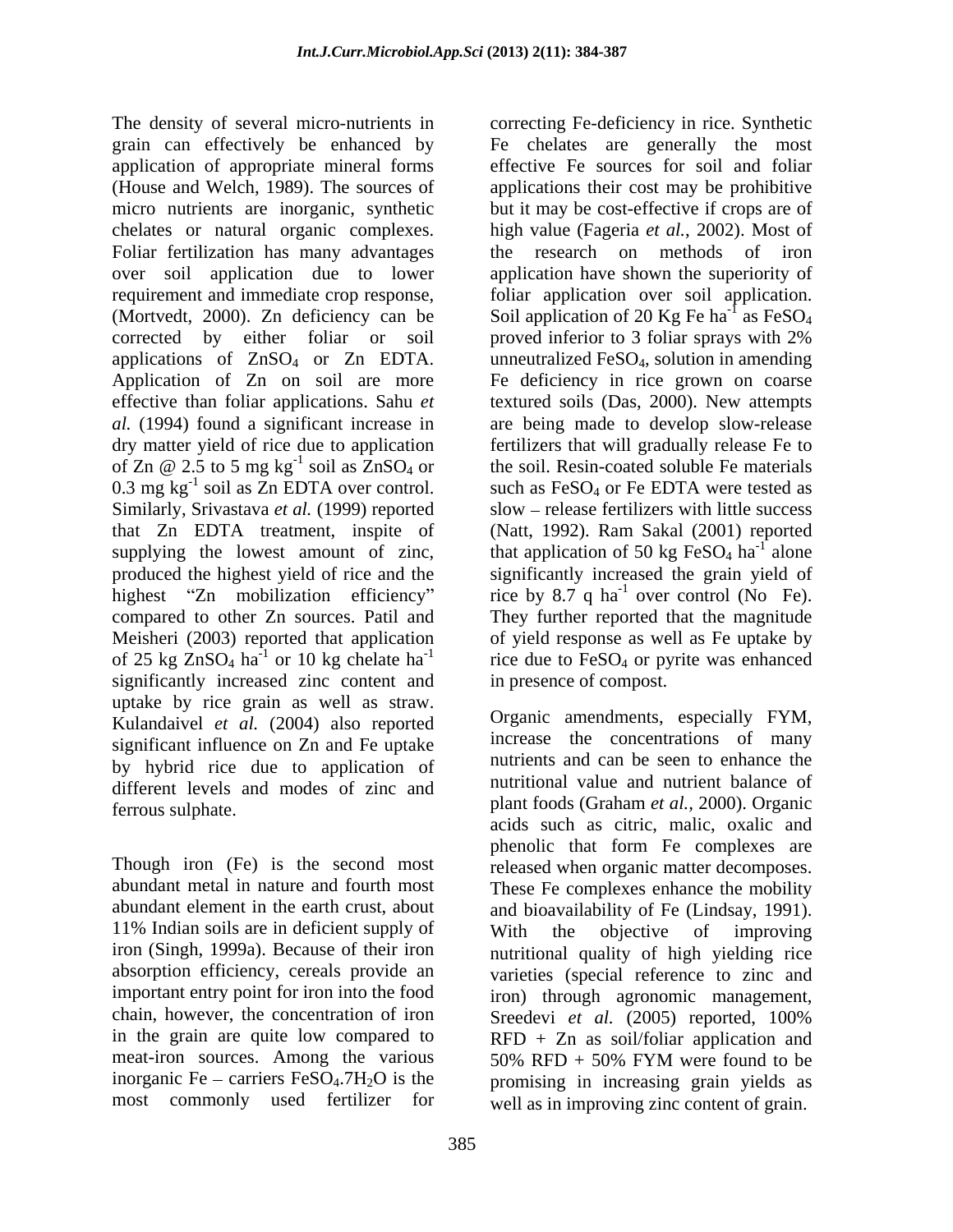In human nutrition terms, bioavailability is 60: 175-188. commonly defined as the amount of a Das, D.K., 2000. Micro-nutrient : Their nutrient in a meal that is absorbable and utilizable by the person eating the meal (Van Campen and Glahn, 1999). The total amount of a micronutrient in a plant food does not represent the actual micronutrient content of the food that is utilizable by the Graham, R.D., 2002. Biofortification : A consumer. This quantity (i.e. the bioavailable amount) must be determined<br>
Coordinator for biofortification, independently using methodologies University of Adelaide, Currently especially developed for such purposes. Consultant, Consultant, IRRI, However, such human experimentation is costly and long-term in nature. Therefore, page 2 of 7. initial bioavailability screening of Graham, R.D., J.M. Humphrius, and promising lines of micro-nutrient enriched staple food crops was performed using a rat model as rats are more efficient at absorbing Fe and Zn than human from (Suppl.): S9.

Micronutrient malnutrition is a leading health-care issue in the world today and much more detectable in developing countries. Selection of nutritionally rich (aromatic) varieties of rice can form the bioavailability of and interactions basis for a food-based solution to the between zinc and selenium in rats fed nutrition needs of the population.  $\frac{65}{2}$   $\frac{1}{25}$   $\frac{1}{25}$   $\frac{1}{25}$   $\frac{1}{25}$   $\frac{1}{25}$   $\frac{1}{25}$   $\frac{1}{25}$   $\frac{1}{25}$   $\frac{1}{25}$   $\frac{1}{25}$   $\frac{1}{25}$   $\frac{1}{25}$   $\frac{1}{25}$   $\frac{1}{25}$   $\frac{1}{25}$   $\frac{1}{25}$ Application Zn fertilizers on soil are more effective than foliar. Foliar application (2- 3) of Fe containing fertilizers proved more effective as compared to its soil of the did not and then cheration on application. Inclusion of organic yield and son incronduction status in amendments (FYM) in fertilizer schedule was found promising in improving the Zn and Fe content of rice. Besides, agronomical approach, the bioavailable amount of Zn and Fe in rice should also be determined with cost effective method.

Cakmak, I., 1999. Zinc deficiency as a nutrition in Turkey : A NATO-Science for Stability Project. Field Crop Res.

60: 175-188.

- Behaviour in Soils and Plants, Kalyani Publishers, New Delhi.
- Fageria, N.K., V.C. Bajigar and Clark, R.B. 2002. Micro-nutrients in crop production. Adv Agro. 77 : 187-266.
- Global Challenge Programme, Coordinator for biofortification, Consultant, IRRI, [www.org/publications/i..../1/1/2002](http://www.org/publications/i..../1/1/2002)
- page 2 of 7. Graham, R.D., J.M. Humphrius, and Kitchen, J.L. 2000. More enhanced cereals : a sustainable foundation for diet. Asia Pacific J. Clin. Nutr. **9**  $(Suppl.): S9.$
- plant food sources. Graham, R.D., D. Senadhira and Ortiz- Monasterio, I. 1997. A strategy for breeding staple-food crops with high micro-nutrient density. Soil Sci. Plant Nutr. 43: 1153-1157.
	- House, W.A., and Welch, R.M. 1989. Bioavailability of and interactions between zinc and selenium in rats fed wheat grain intrinsically labeled with 65Zn and 75Se. J. Nutr*.* 199: 916-921.
	- Kulandaival, S., B.N. Mishra, B. Gangiah and Mishra, P.K. 2004. Effect of levels of zinc and iron and their chelation on yield and soil micronutrient status in hybrid rice (*Oryza sativa*) – wheat (*Triticum aestivum*) cropping system. Ind. J. Agron. 49(2) ; 80-83.
- **References** Sci. Soc. America, Madison, WI, pp. Lindsay, W.L., 1991. Inorganic equilibria affecting micro-nutrients in soil. *In* "Micro nutrients in Agriculture",  $2<sup>nd</sup>$ nd edition (J.J. Mortvedt, F.R. Cox, L.M. Shuman and R.M. Welch Eds.), Soil 89-112.
	- practical problem in plant and human micronutrients. *In* "Handbook of Soil Mortvedt, J.J., 2000. Bioavailability of Science". (M.E. Sumer, Ed.) pp. D78-